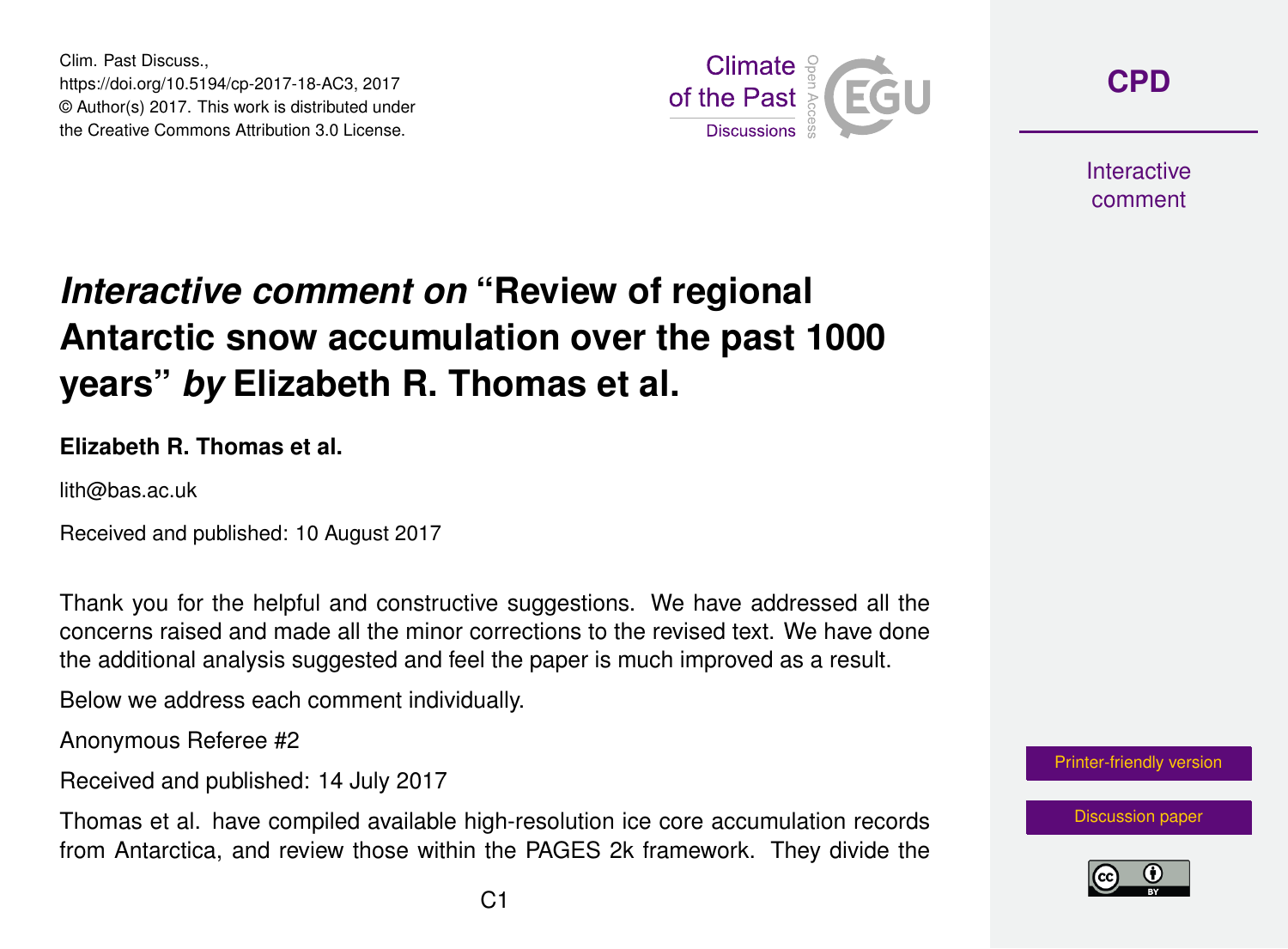cores into 7 regions to provide a regional perspective on ice accumulation and surface mass balance in Antarctica. The surface mass balance of Antarctica is an important topic of study, with implications for the Antarctic contribution to sea-level rise. Overall the study is relevant, interesting, well-written and clear. I propose some minor corrections and additions for readability, procedural clarity and a more thorough analysis.

General comments:

1) My first concern is procedural clarity and treatment of uncertainties.

1a) Combining individual records must be done carefully to avoid jumps in the composite at the locations where the number of cores changes. There is some discussion in section 2.6, but it could be expanded. How did you normalize the records? Did you scale the variance, or just the mean? Did all records include the full 1960-1990 reference period?

- I appreciate the concern about combining records and that was why it was important to show the number of records in the plots. The largest number of records occurs between 1800 – 2000, and therefore this period was chosen as a focus, rather than attempting to draw too much from the longer time period.

- The text has been clarified to confirm that all records were normalized, based on the mean and standard deviation during the reference period. Yes, all records cover the reference period.

1b) How are age uncertainties incorporated? Are all chronologies based on annual layer counts? Section 2.3 merely states they need to have annual resolution, so I assume this is the case. The age uncertainties are of course critical when comparing to RACMO and ERA-interim. What is the typical uncertainty in the age scales, and can this influence the conclusions? Also, dating uncertainties will introduce accumulation uncertainties, because accumulation is essentially the derivative of the depth-age relationship. So a 5% age uncertainty results in a 5% accumulation uncertainty.

**[CPD](https://www.clim-past-discuss.net/)**

**Interactive** comment

[Printer-friendly version](https://www.clim-past-discuss.net/cp-2017-18/cp-2017-18-AC3-print.pdf)

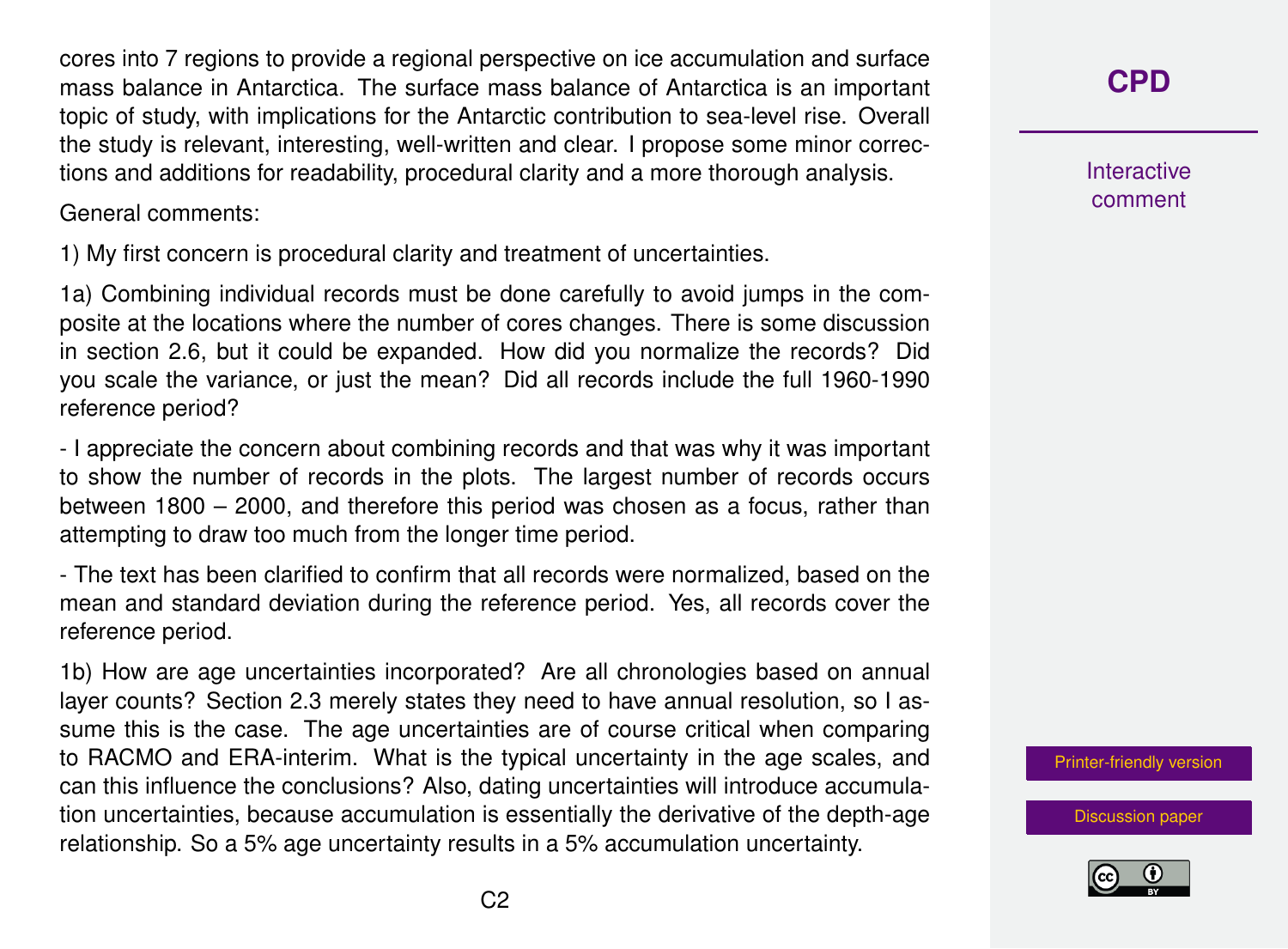- Yes, there are undoubtedly age uncertainties involved. It is beyond the scope of this study to do independent dating on all the records and therefore we have to assume that since all records have been published and peer-reviewed the records are dated as accurately as possible. As a quality control we ensured that all records were referenced against dating horizons, such as volcanic tie points. I have included a line about dating errors in section 2.3

"Published dating errors range from 1-3 years for the period 1800-2010, increasing to ∼5 years for some sites prior to ∼1500 AD."

1c) I assume that all RACMO and ERA data are annual means? Were these taken as calendar years? The annual proxies used in the layer count could of course represent another time period (e.g. spring to spring).

- Yes, annual means taken as Jan – December. The accumulation data is also assumed to be summer-summer, approximately Jan – December. However, we acknowledge that with ice core annual layer counting the exact timing of a year is not precise.

1d) How was the layer thinning correction done? Was the treatment identical for all records? Section 2.2 reviews several methods (Nye, Dansgaard-Johnsen and Roberts), but it's not stated which one is used. Was this done on a case-by-case basis? This does not matter for the inter-annual variability, but this is critical for investigating the long-term trends. Details are needed for the reader to evaluate how reliable the trends are. Please elaborate on this.

- Each record used a different thinning model, depending on which was most appropriate. In order to make it clearer I have added a sentence to section 2.3 to confirm that the published thinning function was used.

1e) What is the typical uncertainty in the thinning correction, and how does it influence the reconstructed centennial-scale trends?

- The influence of vertical strain rate increases with depth. Therefore, uncertainties

**[CPD](https://www.clim-past-discuss.net/)**

**Interactive** comment

[Printer-friendly version](https://www.clim-past-discuss.net/cp-2017-18/cp-2017-18-AC3-print.pdf)

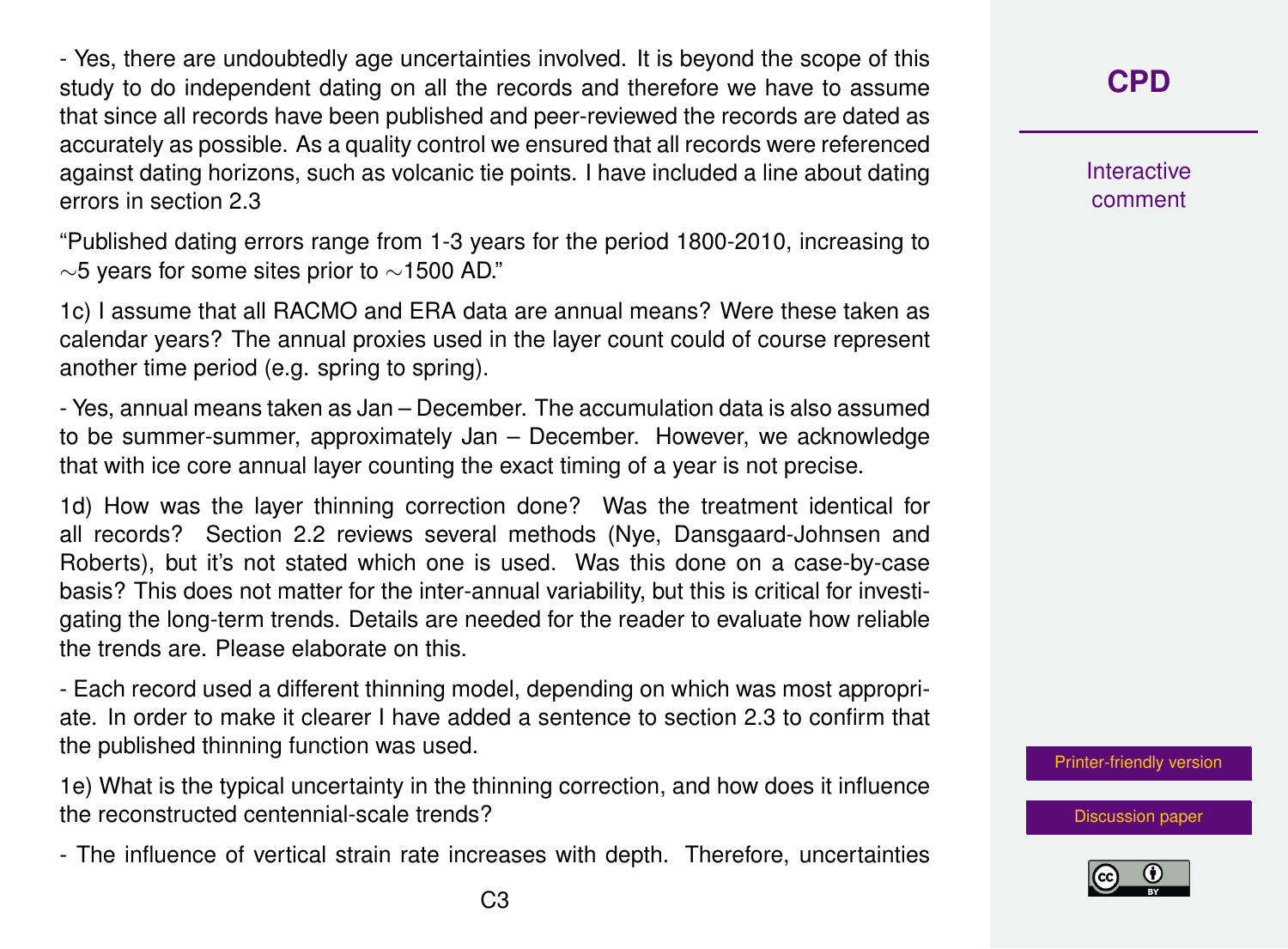in the accumulation rate associated with assumptions about the vertical distribution of the vertical strain rate also increase with the relative depth compared to the local ice thickness. Most of the ice cores in this study are relatively shallow, and therefore uncertainty in the vertical strain rate is unlikely to be a major source of error. For the deeper ice cores, it is difficult, in general, to quantify the influence of the uncertainty in the vertical strain rate.

- The authors are aware of only one study that compares the accumulation rate calculated using difference vertical strain rate models: Roberts et al (2015) found the influence of the vertical strain rate model to be concentrated at lower frequency, and to be small (less than 4% of the accumulation rate).

- The following has been added to section 2.2: "Uncertainties in the accumulation rate associated with the vertical strain increase with depth. Most of the ice cores in this study are relatively shallow, and therefore uncertainty in the vertical strain rate is expected to be low. Roberts et al (2015) found the influence of the vertical strain rate model to be concentrated at lower frequency, and to be small (less than 4% of the accumulation rate)."

2) My second suggestions focus on the analysis of the records

2a) The authors test how representative the records are by comparing them to RACMO and ERA-interim using spatial correlation plots, which is very qualitative and includes some hand-waving. Since RACMO and ERA-interim are gridded products, it should be trivial to extract the SMB time series directly at the core locations – these model time series could then be composited for the exact same time periods and in the same way as the ice core records were composited. This will allow for easy quantitative analysis. For example, how well are the model and data composites correlated? How well does the model capture variability within each region? Etc. This could complement the figures provided.

- In order to expand upon the relationship between modelled SMB and ice core derived

## **[CPD](https://www.clim-past-discuss.net/)**

**Interactive** comment

[Printer-friendly version](https://www.clim-past-discuss.net/cp-2017-18/cp-2017-18-AC3-print.pdf)

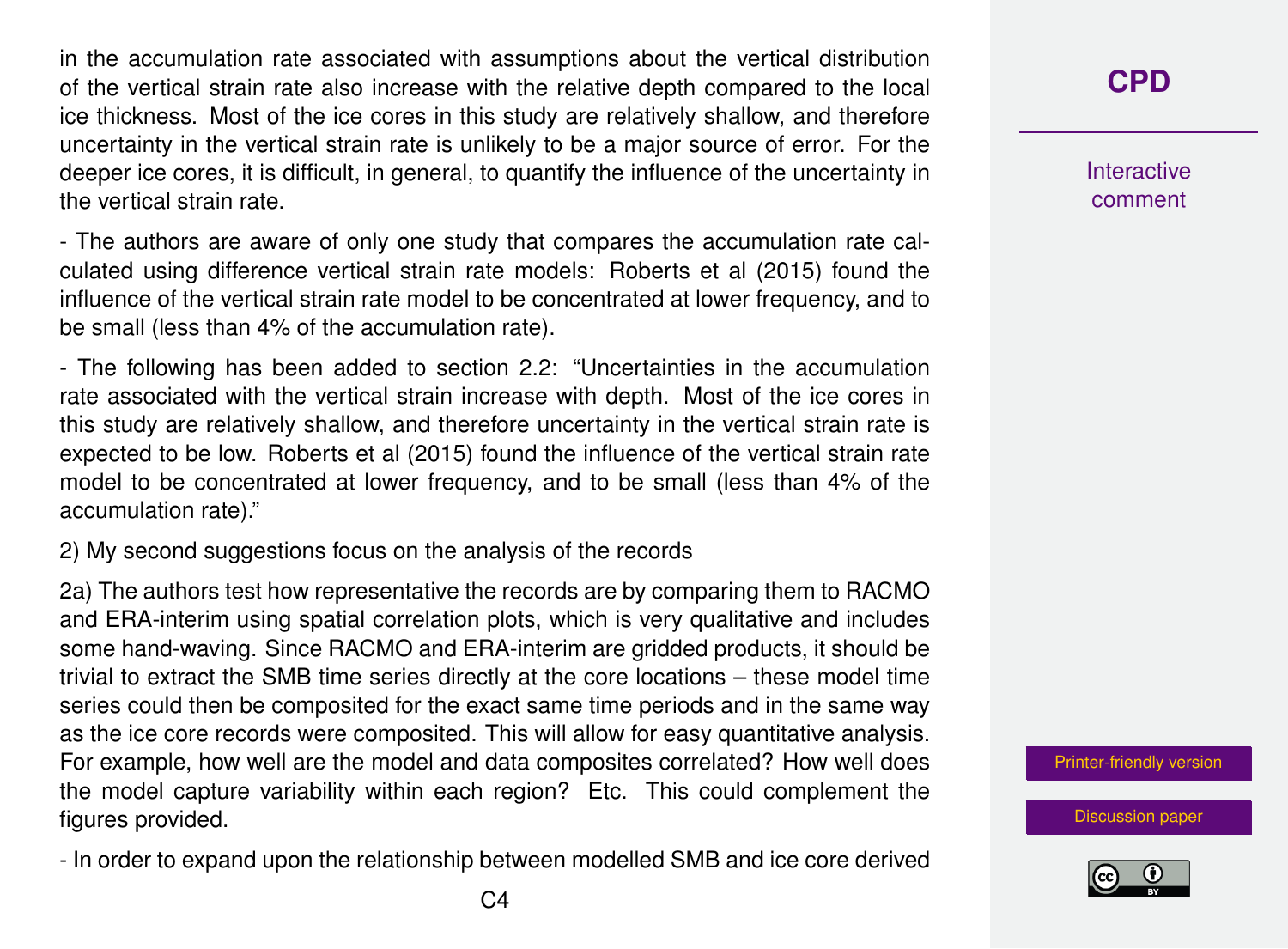snow accumulation we have included a plot of the annual average snow accumulation (1979-2010) at each site, overlain on the SMB from RACMO. We can also include the individual correlations with RACMO at each site, as an additional column in table 1.

- Following the reviewers suggestion we have extracted the RACMO time series at each ice core location and followed the same method to produce a regional composite. The results were helpful in demonstrating that even if the snow accumulation at each site is 100% certain (for example if we assume RACMO SMB to be the true value), in regions such as East Antarctica the resulting composite would still not represent regional SMB. We simply do not have enough data points (ice cores) to provide the spatial coverage needed.

- However, in regions where we have a greater number of sites (or better spaced sites), such as West Antarctica and the Antarctic Peninsula, we have more confidence that the regional composite is representative of regional SMB. This is demonstrated by high correlations between the ice core derived regional composite and the RACMO derived regional composite.

- The findings are presented in a supplementary figure.

2b) How well do individual cores in a region represent the regional composite? It would be very easy to figure out in a principal component analysis. The variance explained by the first component will tell you how much of the signal variance is shared between the records.

- We have demonstrated how well individual cores represent the regional snow accumulation, based on the correlations with RACMO.

- Snow accumulation is highly variable spatially and individual ice core sites represent not only the regional climate signal but also local variability and "noise". The intention of this study was to combine records in a given region with the intention of reducing the signal to noise ratio. The results demonstrate that in high accumulation sites, such

**[CPD](https://www.clim-past-discuss.net/)**

**Interactive** comment

[Printer-friendly version](https://www.clim-past-discuss.net/cp-2017-18/cp-2017-18-AC3-print.pdf)

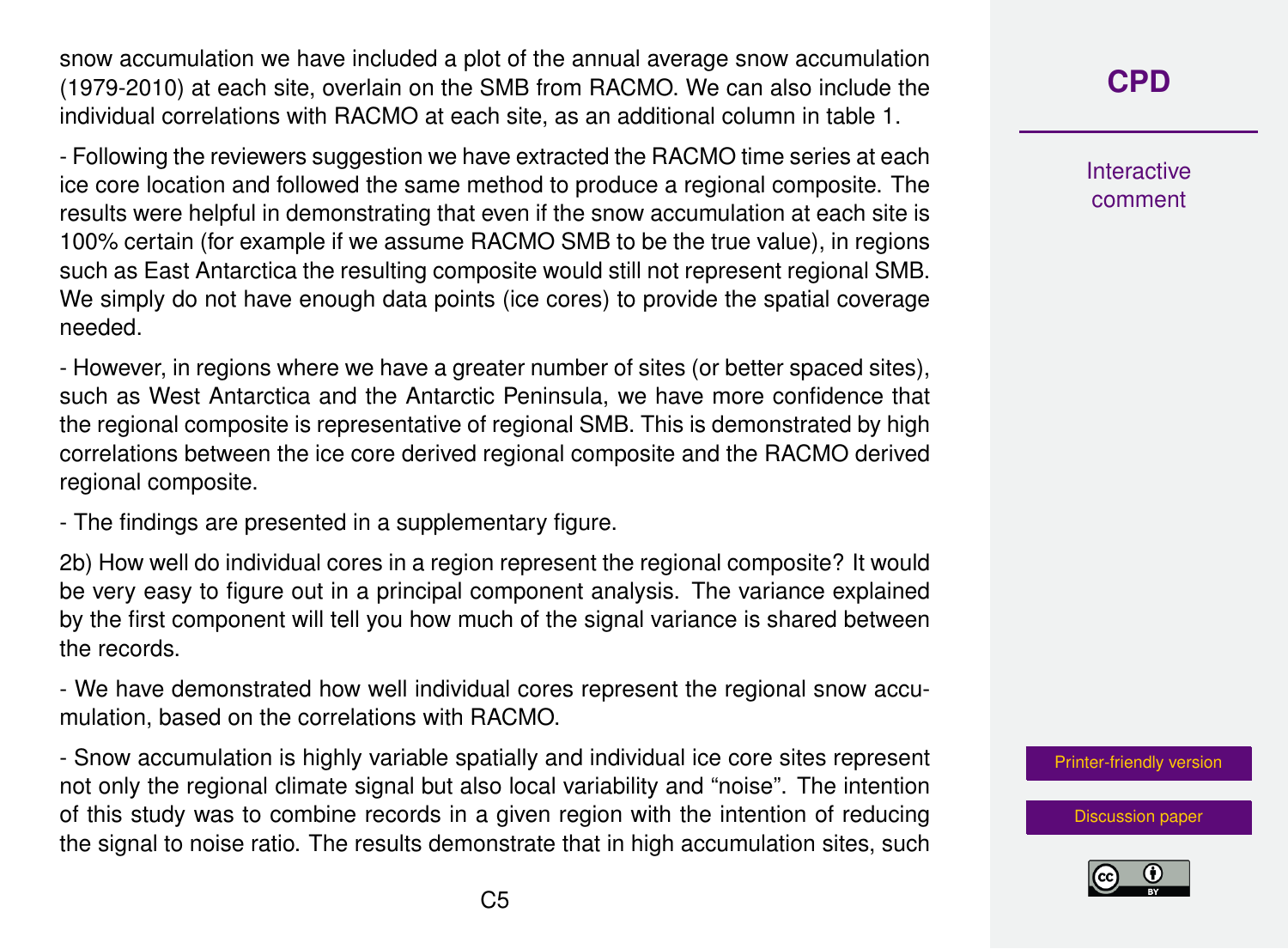as WAIS, the signal to noise is low and thus the composite is representative of regional precipitation variability. However, for low accumulation sites where noise is high (sastrugi etc), the individual sites are poorly represents local SMB and therefore the composite poorly represents regional SMB.

- Regarding PCA, this approach was taken for a previous study of this kind (Frezzotti et al., 2013), but the results were not useful and therefore it was decided not to run this analysis for this paper. I don't feel this analysis would be possible in the time available and based on the expertise from within the group we don't feel it would improve the paper.

2c) In Figs 4 and 5 the authors attempt to link the accumulation records to atmospheric drivers. However, in some regions the simulated accumulation does not match the observed accumulation. Would it be worth repeating these analyses using the modeled accumulation rates for each of the regions? That way you're evaluating something that has consistent internal physics, which would presumably make the correlations stronger and the conceptual picture more clear.

- I have repeated the spatial correlations from Fig 4 & 5 using the modelled SMB from RACMO. The plots are presented as supplementary figures. I have added some text in the section relating to WS, to describe the expected relationship with 850 hPa and sea ice and also included a sentence to demonstrate that the pattern between SMB and 850 hPa is similar when using both modelled (RACMO) and ice core derived SMB.

2d) There is much interest in the relationship between temperature and accumulation in Antarctica. Is there a paper planned on this topic within the Antarctic 2k consortium? If not, it would be interesting to include it here. I understand this would go beyond the scope of the present work, and it is of course not a prerequisite for publication.

- Comparing the snow accumulation records with temperature (or  $\delta$ 180) is planned as a future activity for the PAGES team.

**[CPD](https://www.clim-past-discuss.net/)**

**Interactive** comment

[Printer-friendly version](https://www.clim-past-discuss.net/cp-2017-18/cp-2017-18-AC3-print.pdf)

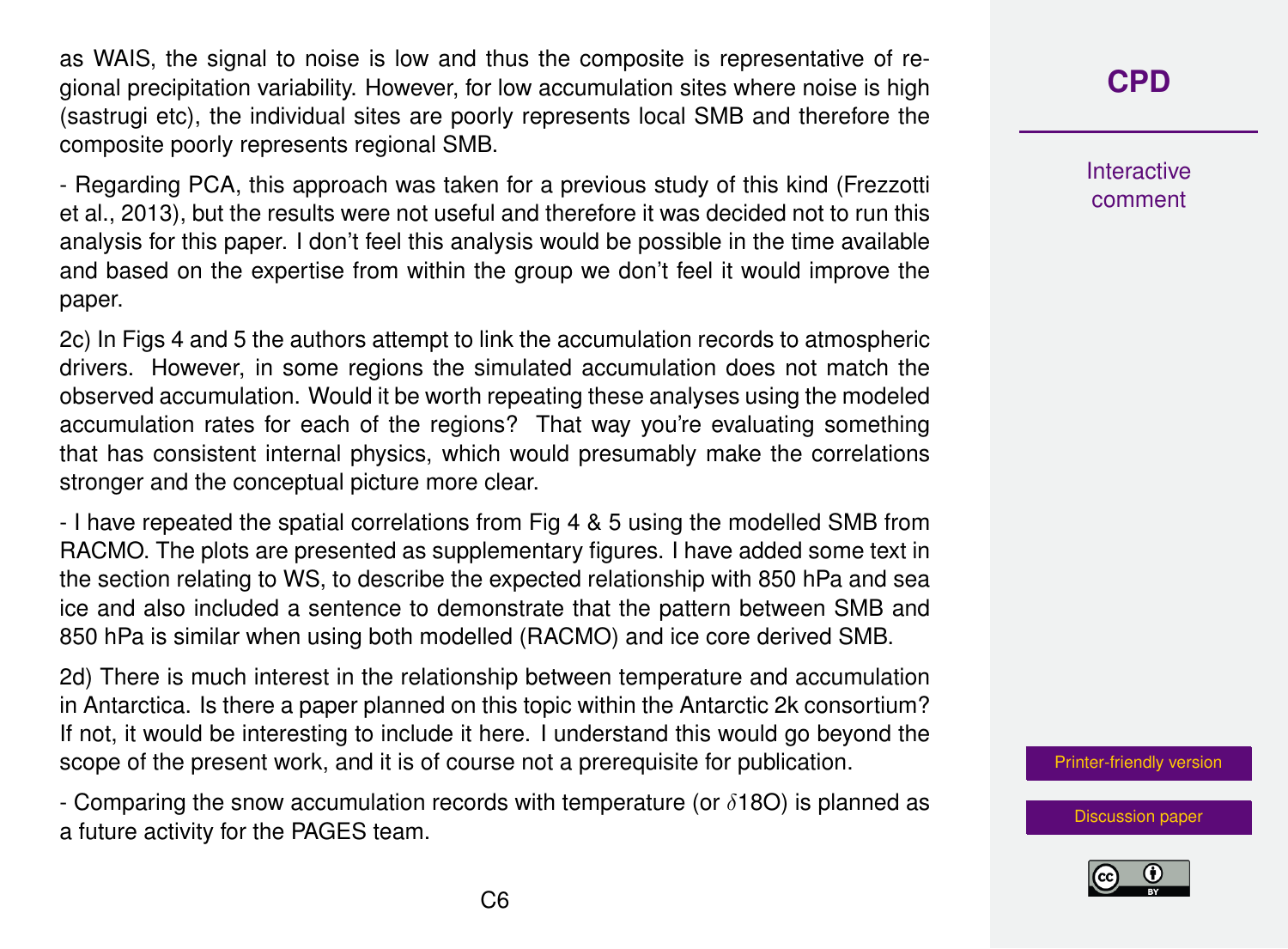Minor comments:

P2L11: "composites capture the regional precipitation and SMB variability": I don't understand what this sentence means. Do the composites capture the SMB variability in the models? Or do you see coherence between the records, suggesting a regional signal?

- As defined by the models

P2L15-16: Do you mean there are only 4 records that cover the last 1000 years, and all 4 show a decrease? Or are there more 1000 year records, but they don't show a decrease?

- Just four records and they show a decrease. I've added "they" to sentence for clarity.

Please clarify P4L2: I couldn't find Frieler et al in the reference list. I didn't check all references, but there may be more like this. Please check all references.

- References checked and updated

P5L26-27: I don't get what "equally spaced" means here. The distance between all layers will decrease, whether or not they were equally spaced at the surface.

- Removed "that were equally spaced".

Please rephrase. P8L9: to clarify: the regional, annual mean from the data are correlated with the annual-mean RACMO values at each grid point?

- Added

Fig 2 and 3: is there a way to outline the area of interest? I found myself going back and forth between Figs 1 and 2 to figure out what the acronyms meant again. Alternatively, you could just write out the acronyms in full, in which case we'd know what part of the map is relevant. The figure is not incorrect, it would just be a kind thing to do for the readers.

**[CPD](https://www.clim-past-discuss.net/)**

**Interactive** comment

[Printer-friendly version](https://www.clim-past-discuss.net/cp-2017-18/cp-2017-18-AC3-print.pdf)

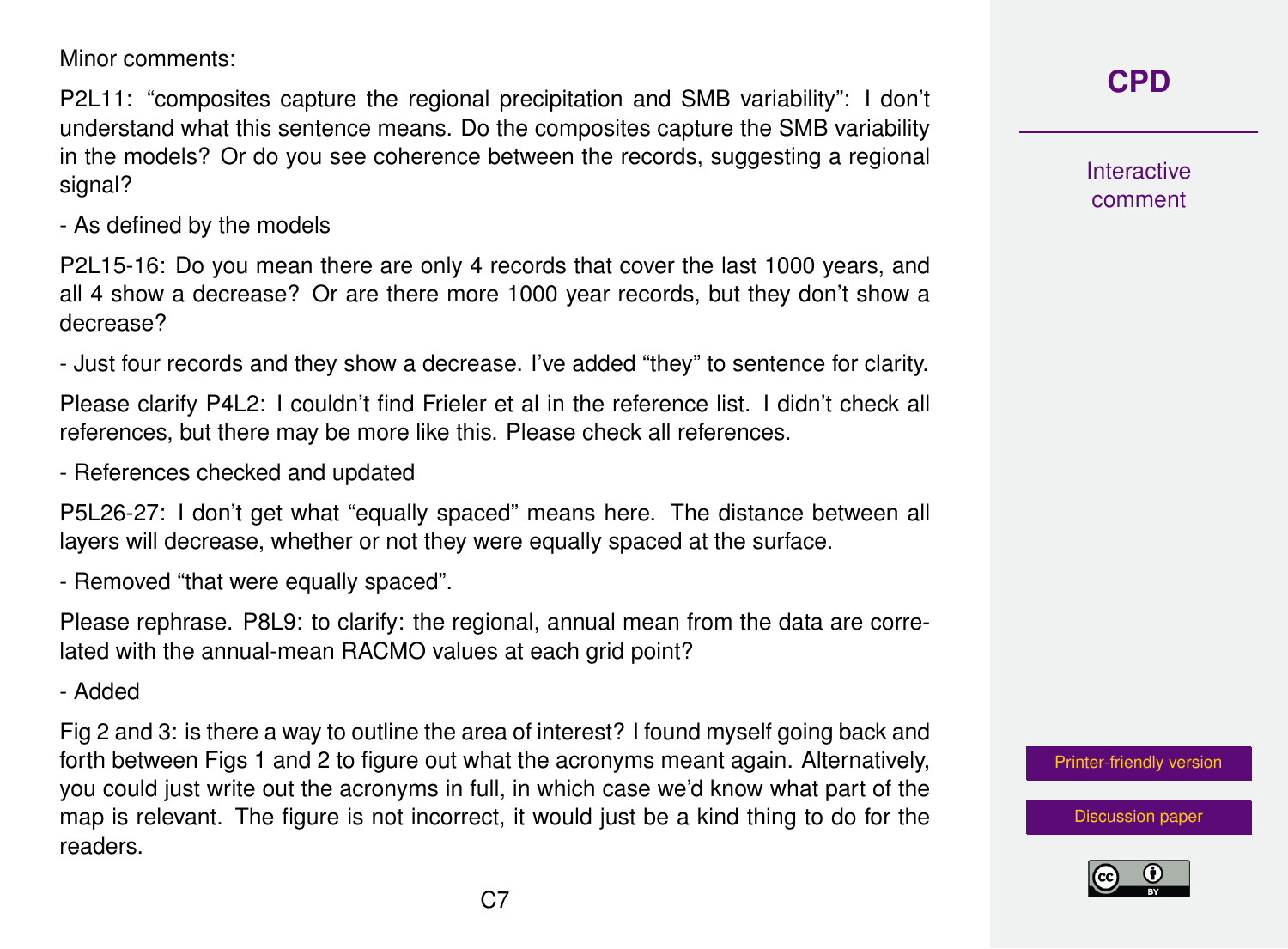- I've added an outline to the plots to highlight the region of interest.

P8L27: WS appears reasonably well correlated to RACMO over Berkner Island – which is where the only core is from? This could be quantified by extracting the RACMO SMB at the core location, rather than looking at the entire WS area.

- We have used the RACMO regional composite for the spatial correlations (Fig 4 & 5), rather than the Berkner ice core data. This demonstrates the "expected" relationships with atmospheric circulation and sea ice.

P10L6: "high interannual variability": in the data, the model, or both? I suppose sastrugi etc. matter more at low-accumulation sites, as a wind feature of a given size influences more annual layers there?

- Both, but the reference in this paragraph is to the data.

P12L1: "positive phase of the SAM and the ASL". What is a positive phase of the ASL? Does this mean the ASL has a negative pressure anomaly? Please just write it out in pressure terms.

- Clarified

P12L7: is it possible that the AP snow accumulation anomaly and Bellingshausen sea ice are both just driven by the same SAM trend? Or do you suggest that the Bellingshausen sea-ice anomaly drives the AP accumulation?

- I think both are being driven by the same (or similar) atmospheric drivers, eg SAM. However, there is evidence that changing sea ice will influence the availability of surface level moisture and therefore the effect on snow accumulation is amplified.

P15L13 What does this "conversion" entail? Is it basically just a linear scaling, or is there more going on? Why not just compare accumulation, rather than SMB? I guess I don't see the added value of this step.

- Updated text description

**[CPD](https://www.clim-past-discuss.net/)**

**Interactive** comment

[Printer-friendly version](https://www.clim-past-discuss.net/cp-2017-18/cp-2017-18-AC3-print.pdf)

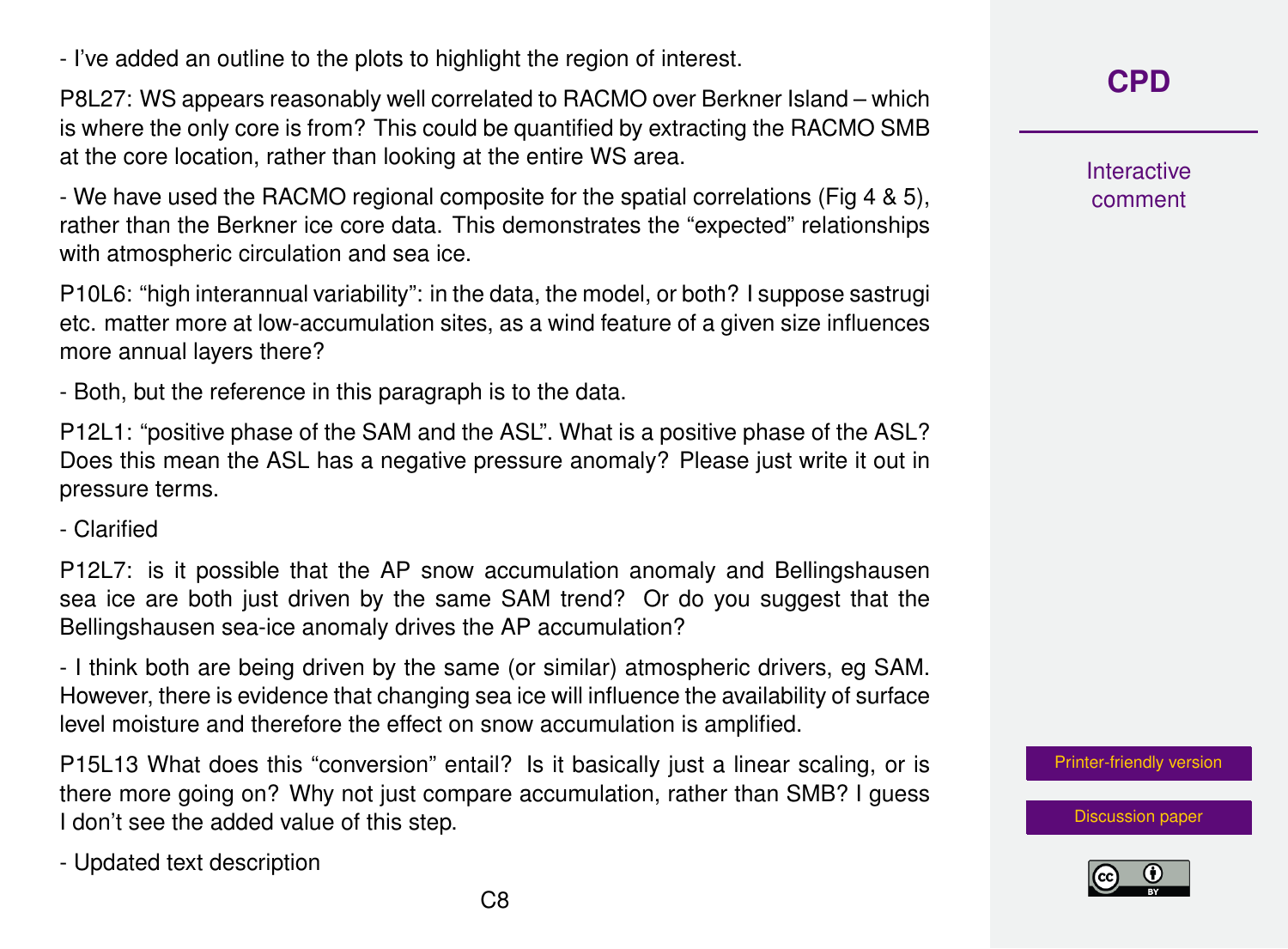15L14 unitless (no space)

- Corrected

P15L21: Out of the 650 mm/year, the trend of 0.15 mm is just a 0.02% increase. Given the variability and uncertainties (such as in the thinning correction), I would just call this trend zero – i.e. I cannot believe it is statistically robust

- I have changed the text to only include the trends that are statistically significant  $(p<0.01)$ .

P15L31: Is the AP increase the only one that is statistically robust? That would be an important conclusion.

- The trend in four regions (EAP, WS, DML and AP) is statistically significant at the 99% level. However the AP trend is by far the highest.

P16L34: Can you express how unusual the current AP trend is in terms of nr. of standard deviations? Is the current trend 2sigma above mean, or 4sigma, for example.

- In the original version we already concluded that "the early 2000s exceeds two standard deviations above the record average for the entire 200-year period."

P17L14 Is the SMB increase 44 GT w.e. \*per year\*? Please check units.

-The units have now been updated as Gt yr-1.

- During the revision process we updated the RACMO data (version 2.3p2) and noticed a minor error in the mask we had selected for certain regions (which included ocean as well as land). The data has all be updated and the new values of total SMB change included.

P17L20: I guess for all four regions with a single 1000-year record it is questionable how well a single core represents the entire region – not just WS.

- Yes, which is why we didn't want to draw too much from these sites and expand to the

**Interactive** comment

[Printer-friendly version](https://www.clim-past-discuss.net/cp-2017-18/cp-2017-18-AC3-print.pdf)